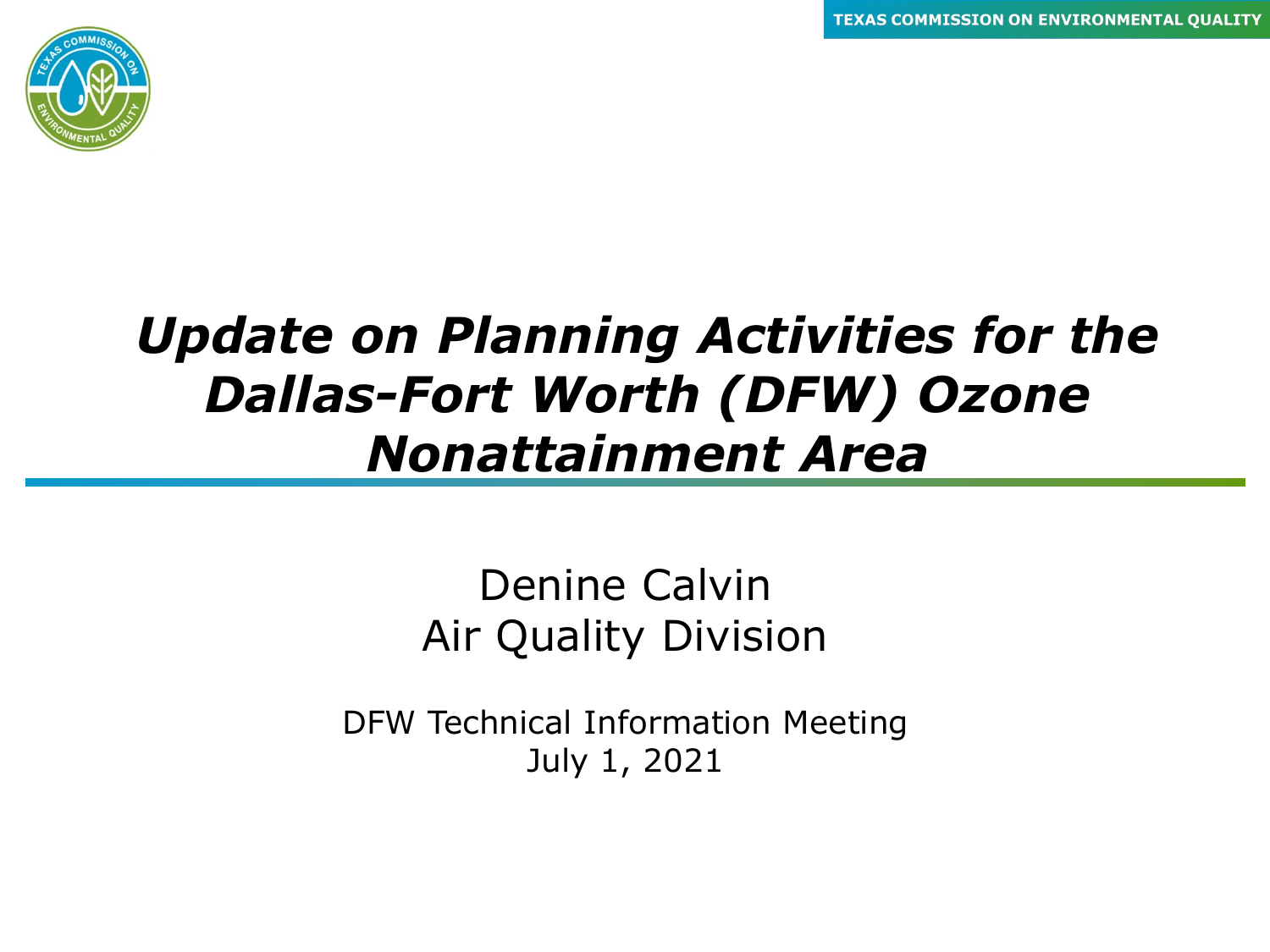

# **2008 Eight-Hour Ozone NAAQS**

- 75 parts per billion (ppb)
- DFW area: serious nonattainment
	- Classification became effective on September 23, 2019.
	- Attainment date is July 20, 2021, and 2020 was the attainment year.
- Attainment Demonstration (AD) and Reasonable Further Progress (RFP) SIP revisions
	- Both were adopted on March 4, 2020.
	- Rules to lower the major source emissions threshold for applicable counties and make other technical changes associated with the serious classification were also adopted.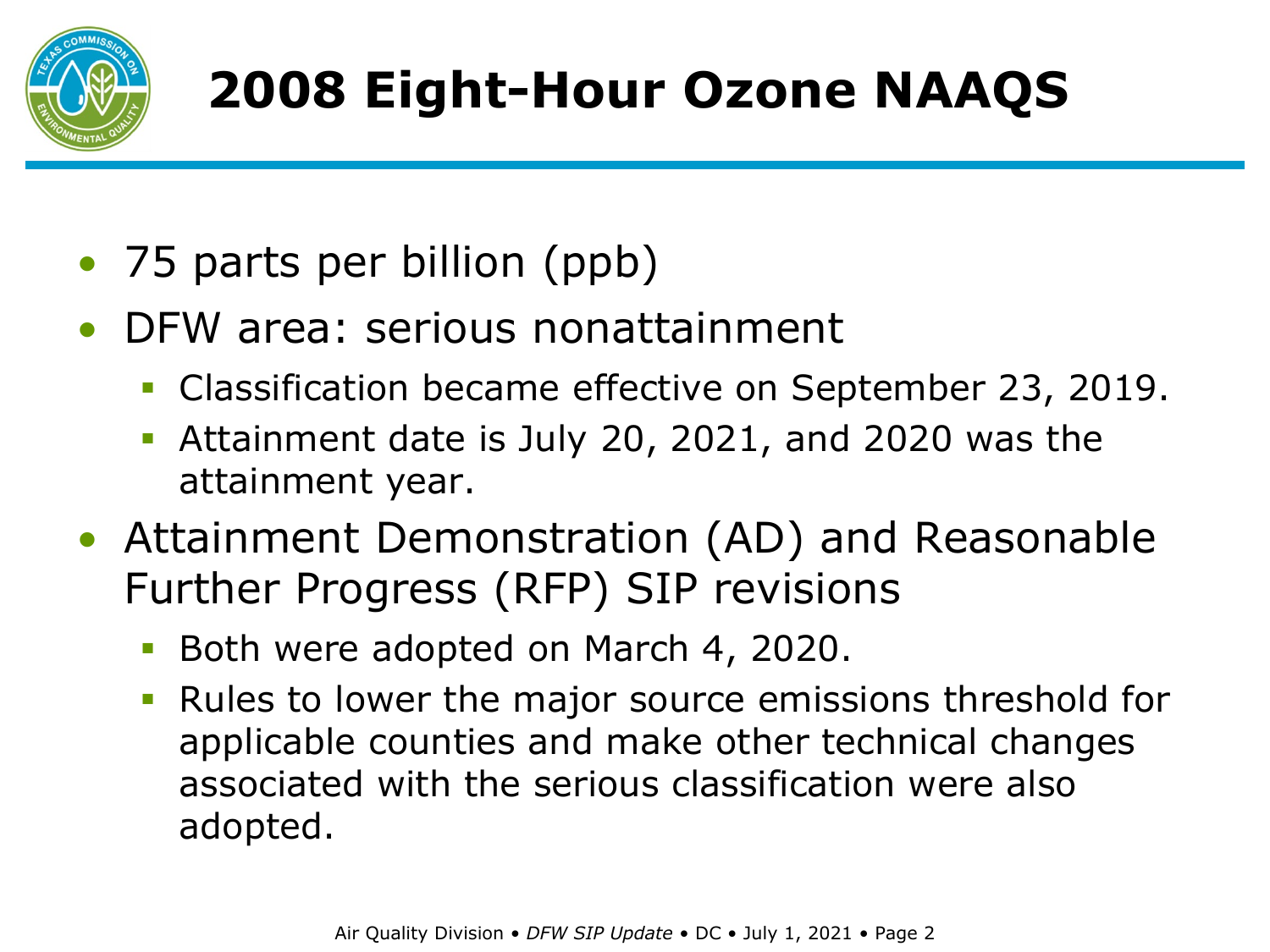

# **DFW 4th High Values**

| 2016 4th high | <b>2017 4th high</b> | <b>2018 4th high</b> | <b>2018 Design</b><br><b>Value</b> |
|---------------|----------------------|----------------------|------------------------------------|
| 75            |                      |                      |                                    |

| <b>2017 4th high</b> | <b>2018 4th high</b> | <b>2019 4th high</b> | <b>2019 Design</b><br>Value |
|----------------------|----------------------|----------------------|-----------------------------|
|                      | 81                   |                      |                             |

| <b>2018 4th high</b> | <b>2019 4th high</b> | <b>2020 4th high</b> | 2020 Design<br><b>Value</b> |
|----------------------|----------------------|----------------------|-----------------------------|
|                      |                      |                      | 76*                         |

\*Will become 75 ppb if EPA concurs with exceptional events.

All readings are in ppb.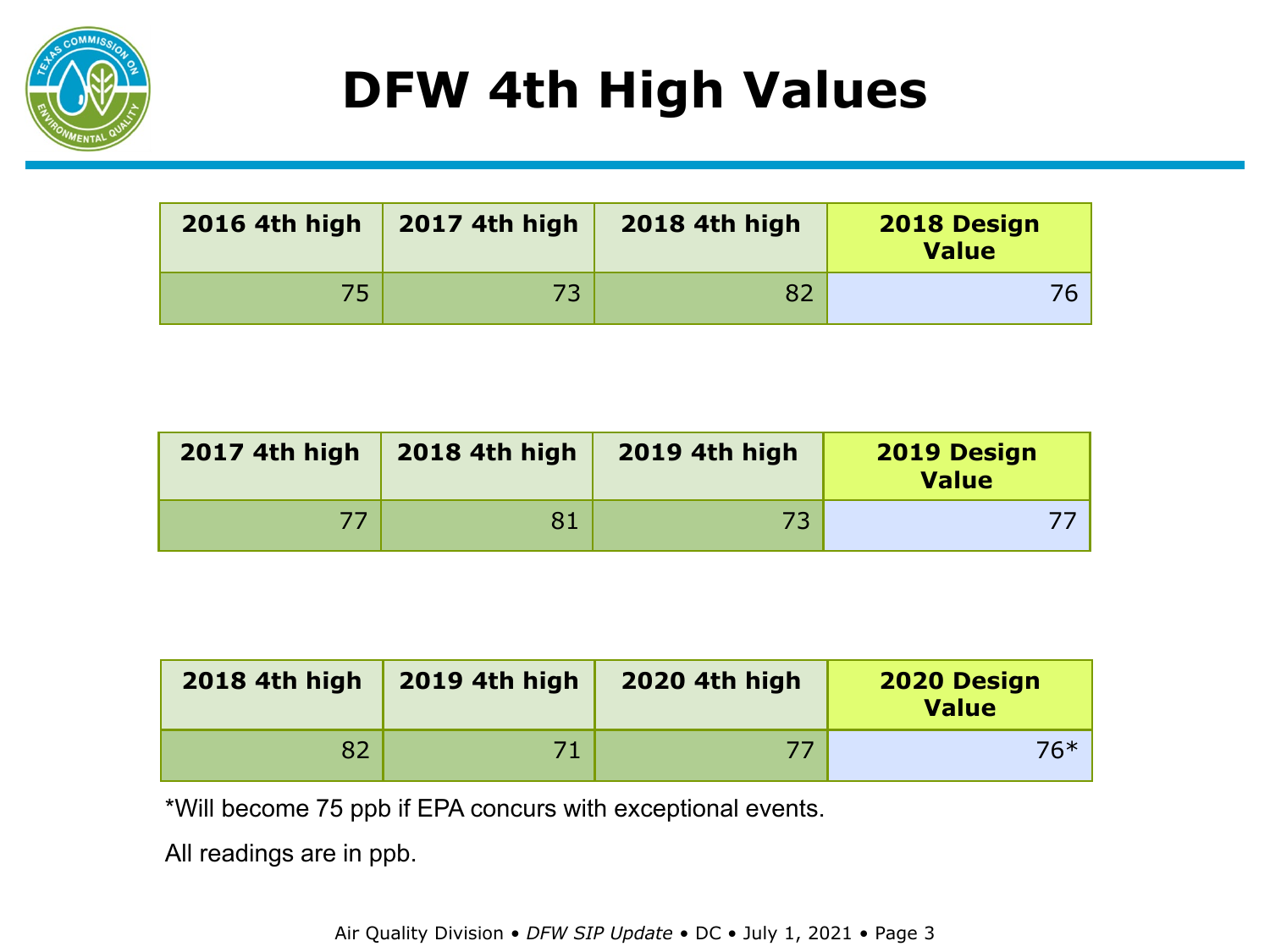

## **What's Next for the 2008 Eight-Hour Ozone Serious Nonattainment Area?**

- The DFW area did not attain by the end of 2020.
	- An exceptional events demonstration and clean data determination request was submitted to EPA on May 25, 2021.
		- EPA concurrence with any one of the three event days would bring the area into attainment.
- If reclassified to severe:
	- Reclassification for DFW is anticipated in early 2022;
	- AD and RFP SIP revisions are potentially due one year after reclassification; and
	- Areas reclassified to severe will be required to attain the standard by July 20, 2027, with a 2026 attainment year.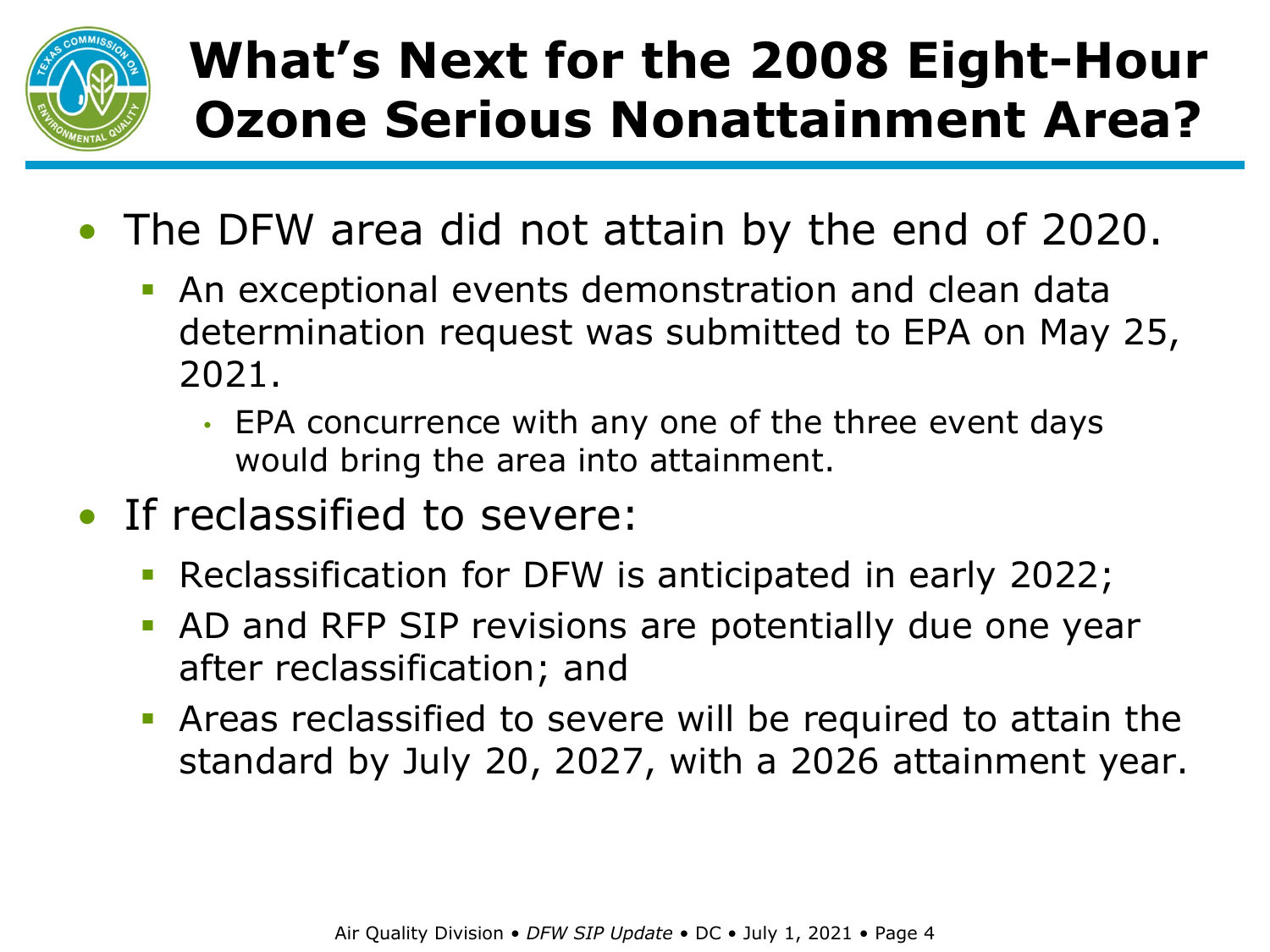

### **SIP Requirements for Ozone Nonattainment Areas**



**NSR Offset Ratios** 

Air Quality Division • *DFW SIP Update* • DC • July 1, 2021 • Page 5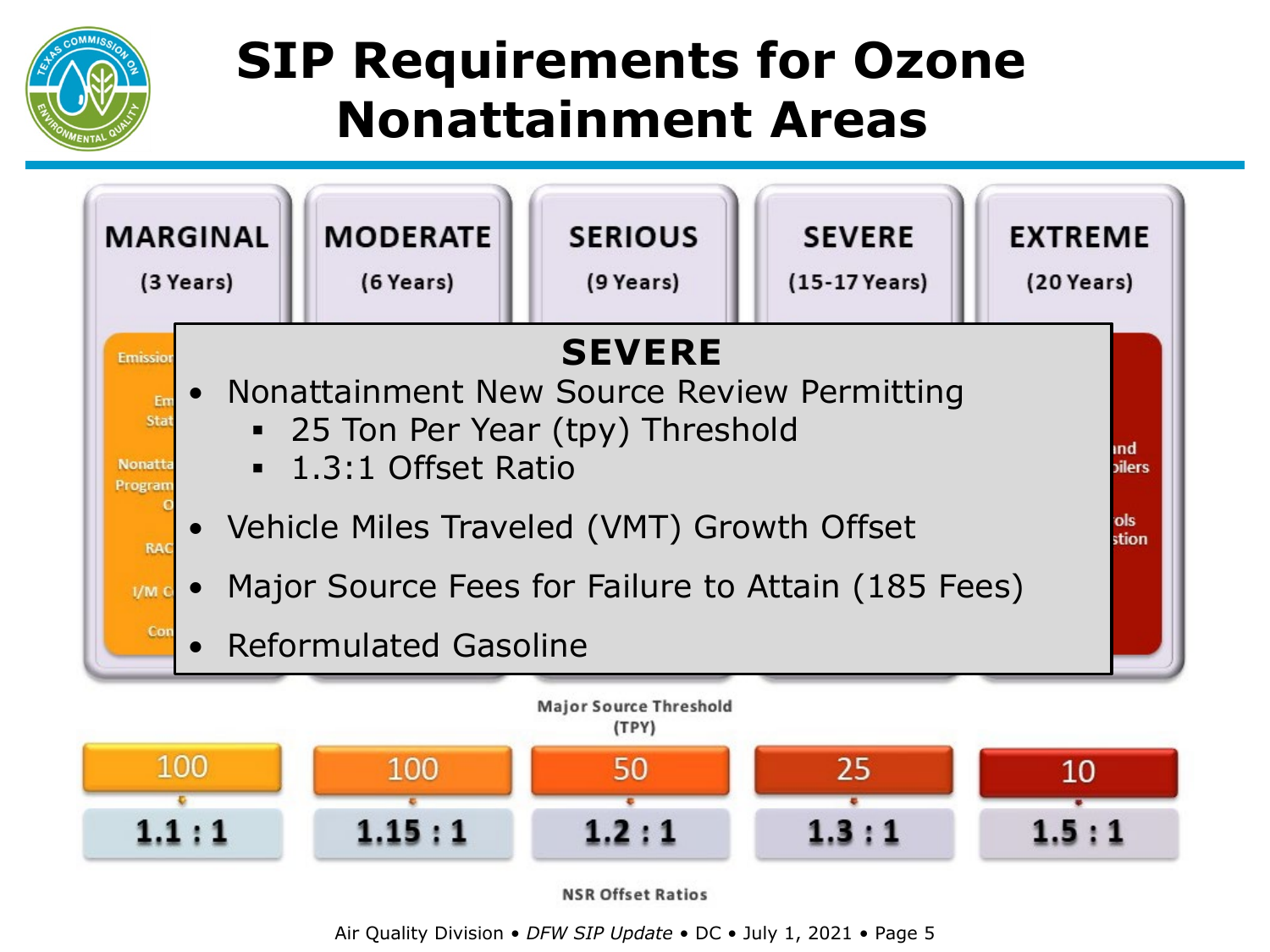

# **2015 Eight-Hour Ozone Standard**

- 70 ppb
- DFW area: marginal nonattainment
	- Designation became effective on August 3, 2018.
	- Attainment date is August 3, 2021, and 2020 was the attainment year.
- Emissions inventory (EI) SIP revision
	- Base year inventory was developed for 2017.
	- The revision was adopted in June 2020.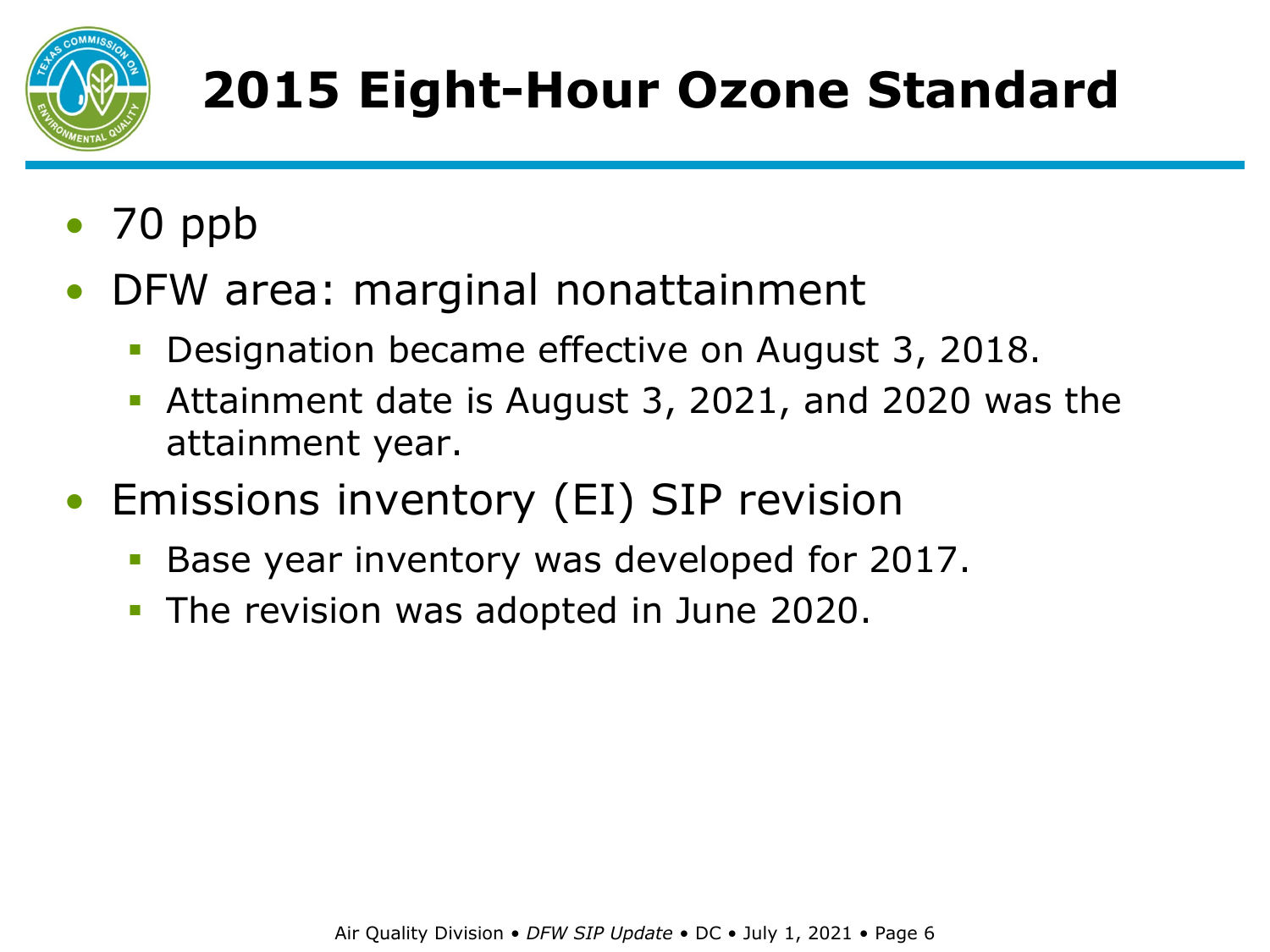

## **What's Next for the 2015 Eight-Hour Ozone Marginal Nonattainment Area?**

- The DFW area did not attain by the end of 2020.
	- **The area is not eligible for a one-year attainment date** extension based on the 2020 4th high exceeding 70 ppb.
- Reclassification to moderate:
	- Reclassification for DFW is anticipated in early 2022;
	- AD and RFP SIP revisions are due one year later; and
	- Areas reclassified to moderate will be required to attain the standard by August 3, 2024, with a 2023 attainment year.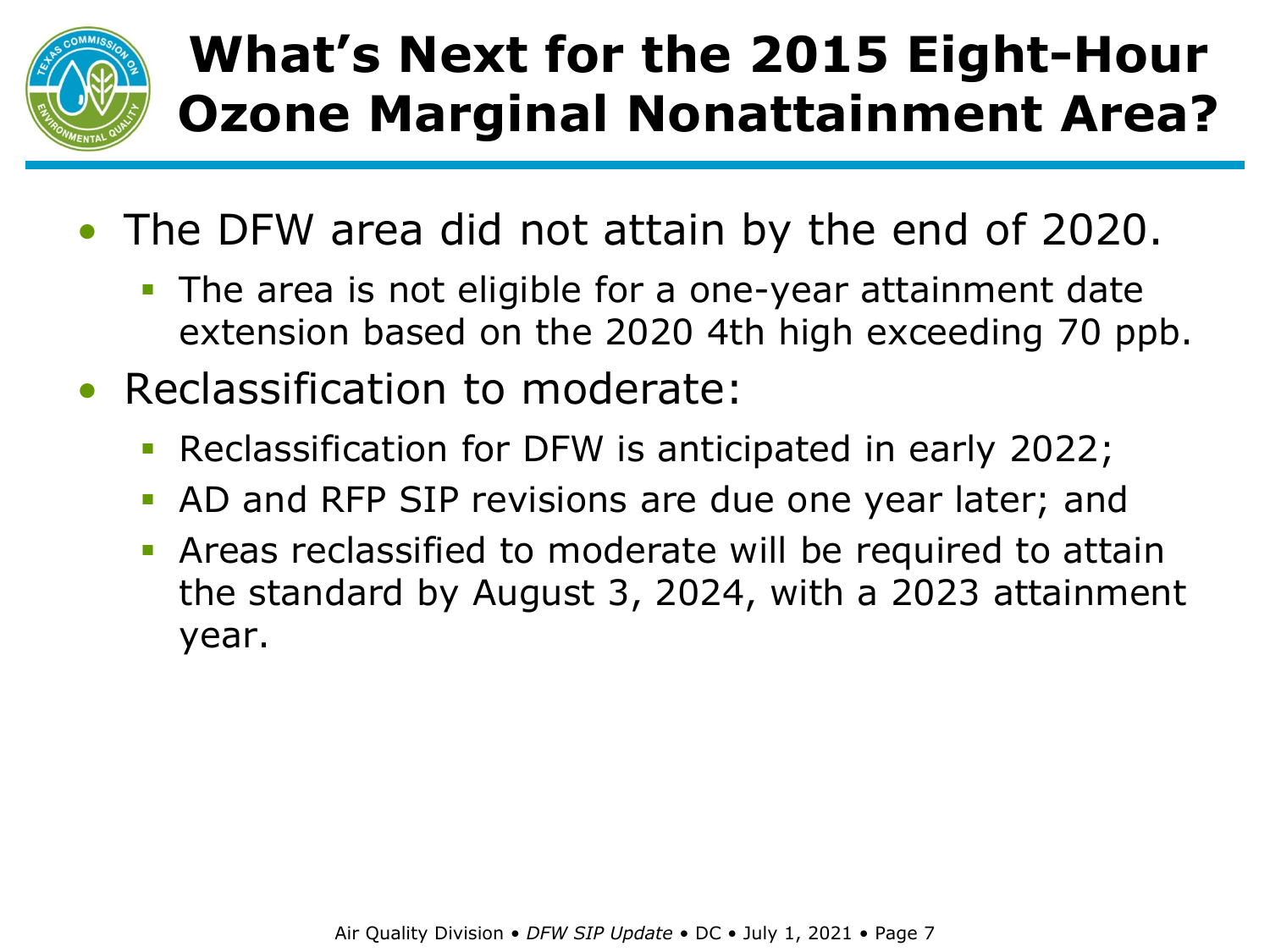

### **SIP Requirements for Ozone Nonattainment Areas**



Air Quality Division • *DFW SIP Update* • DC • July 1, 2021 • Page 8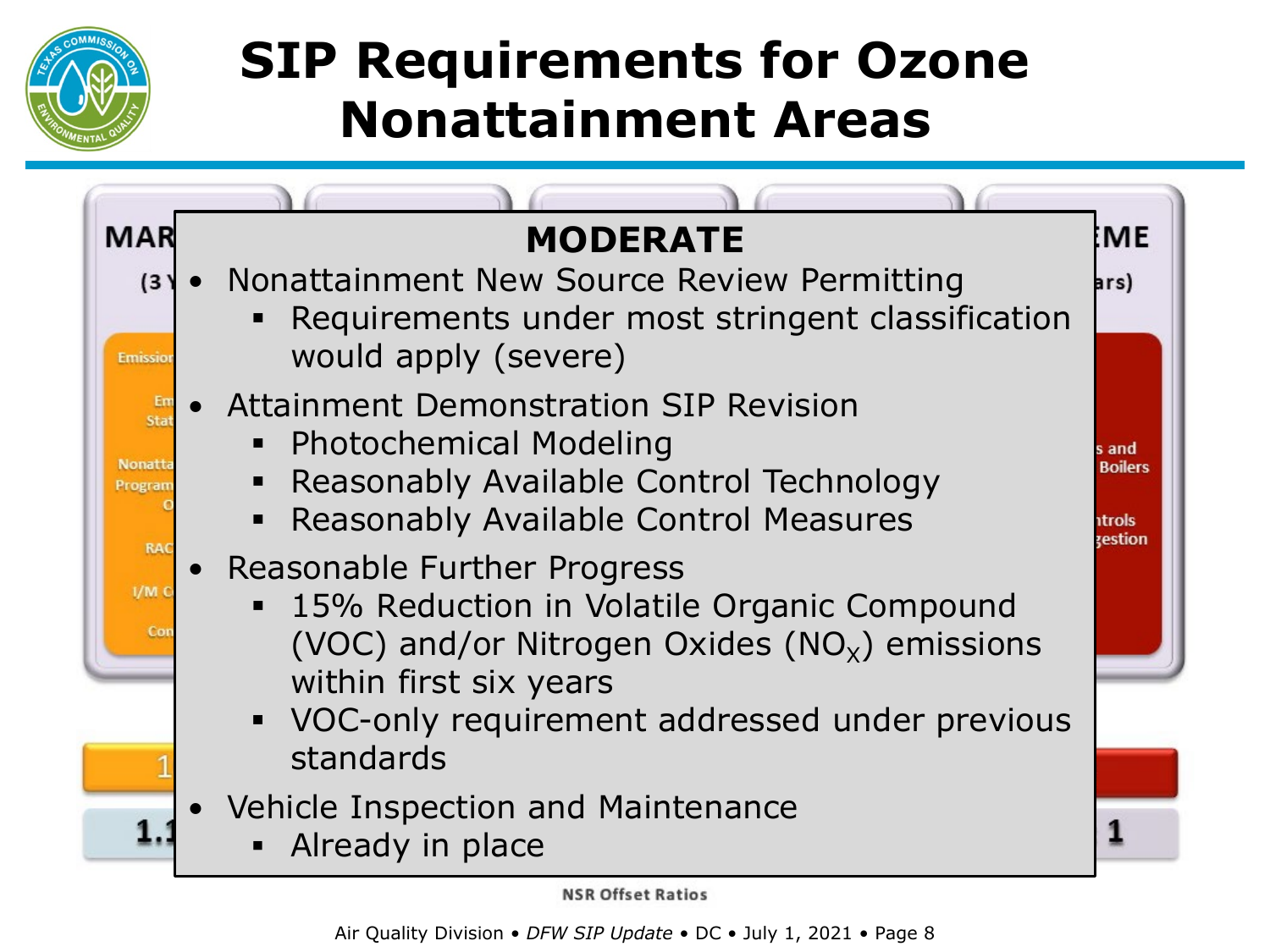

# **Potential New SIP Emissions Year**

• Potential AD SIP revisions would change the SIP emissions year for credit generation projects.

| <b>DFW Emissions Sources</b>     | <b>Current SIP</b><br><b>Emissions Year</b> | <b>New SIP</b><br><b>Emissions Year</b> |
|----------------------------------|---------------------------------------------|-----------------------------------------|
| <b>Electric Generating Units</b> | 2018                                        | 2019                                    |
| All other Point Sources          | 2016                                        | 2019                                    |

- To ensure necessary changes are accounted for in new AD SIP modeling, revisions to previously submitted 2019 point source EIs must be postmarked by July 9, 2021.
- For more information, please contact Jill Dickey-Hull at [jill.dickey@tceq.texas.gov.](mailto:jill.dickey@tceq.texas.gov)